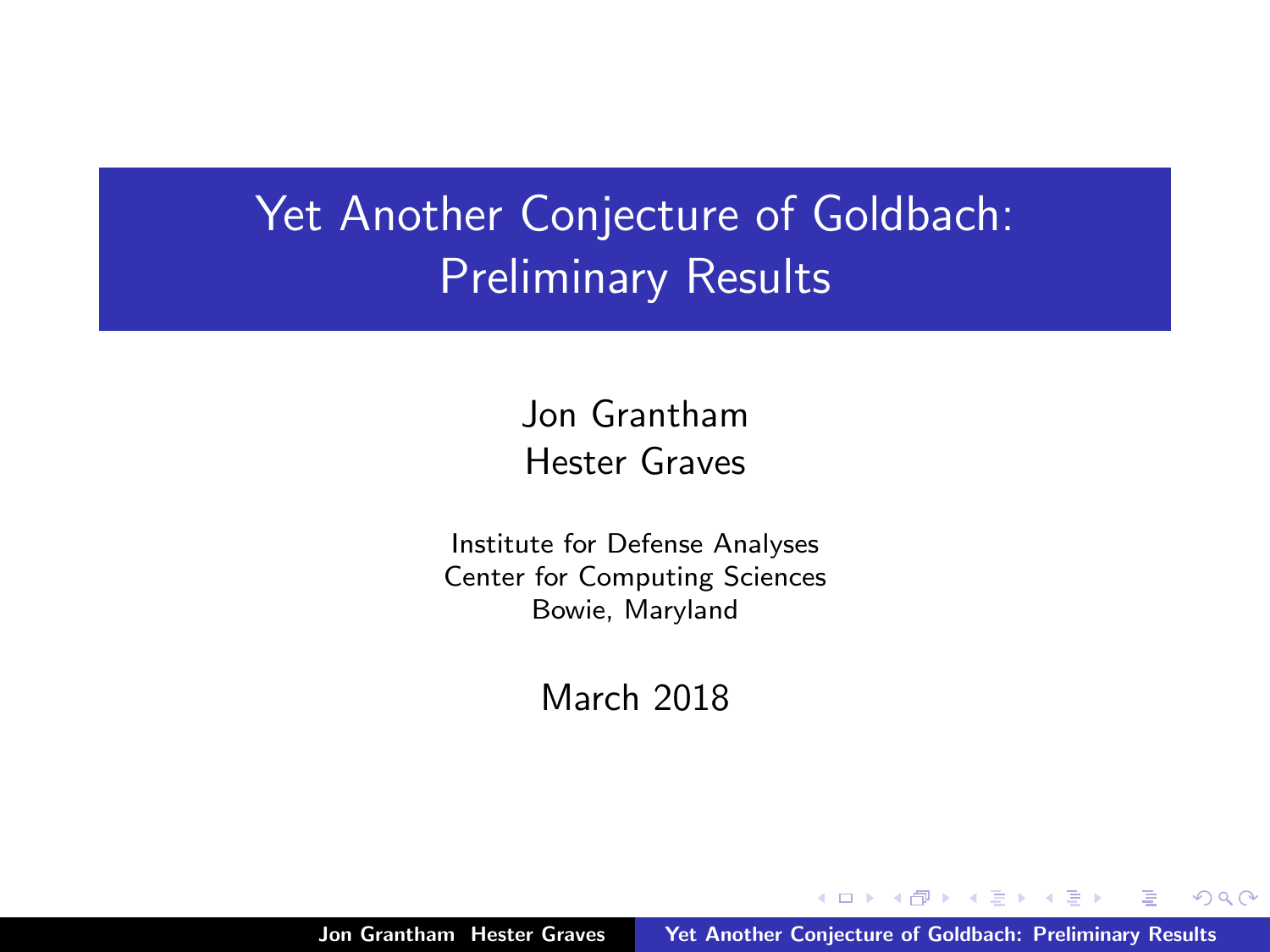- $\blacktriangleright$  The conjecture I'm talking about is as follows:
- In Let A be the set of numbers a for which  $a^2 + 1$  is prime. Then every  $a \in A$  ( $a > 1$ ) can be written in the form  $a = b + c$ , for  $b, c \in A$ .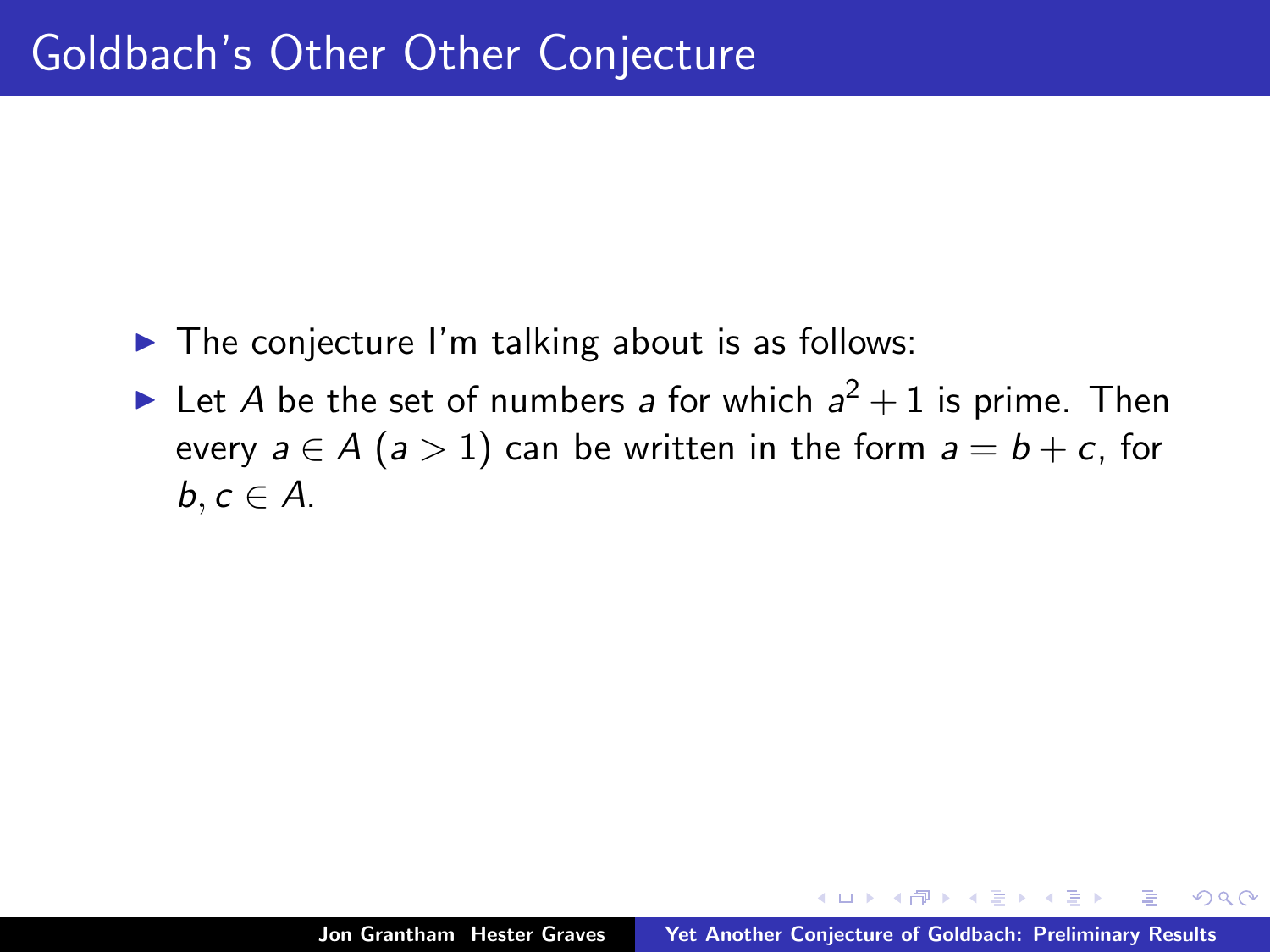- $\blacktriangleright$  The conjecture I'm talking about is as follows:
- In Let A be the set of numbers a for which  $a^2 + 1$  is prime. Then every  $a \in A$  ( $a > 1$ ) can be written in the form  $a = b + c$ , for  $b, c \in A$ .
- ▶ This comes from a October 1, 1742 letter from Goldbach to Euler.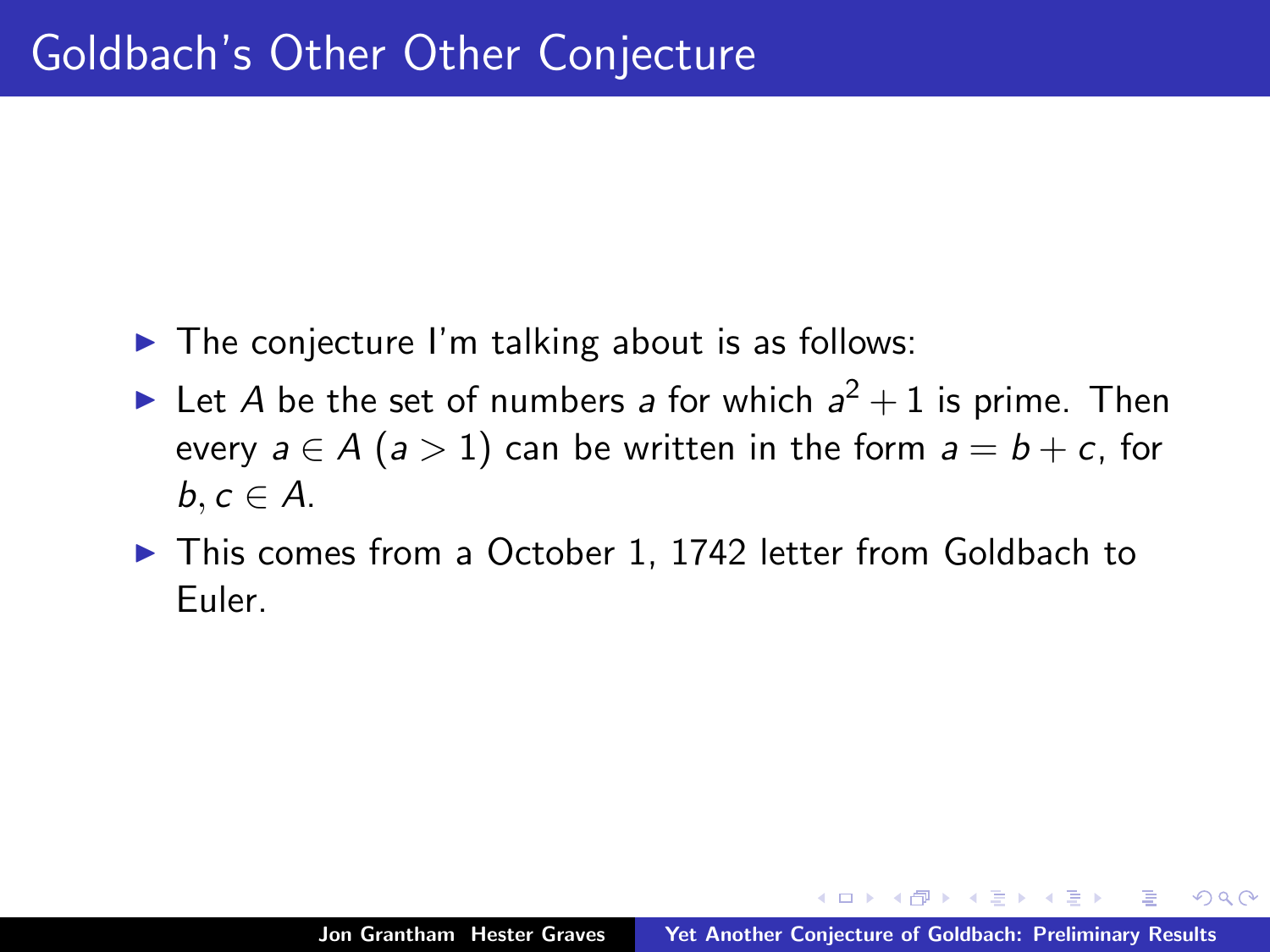

I (Used under a Creative Commons Attribution-NonCommercial 2.5 license. See xckd.com/license.html)

K ロ ⊁ K 倒 ≯ K ミ ⊁ K ミ ≯

 $2Q$ 

后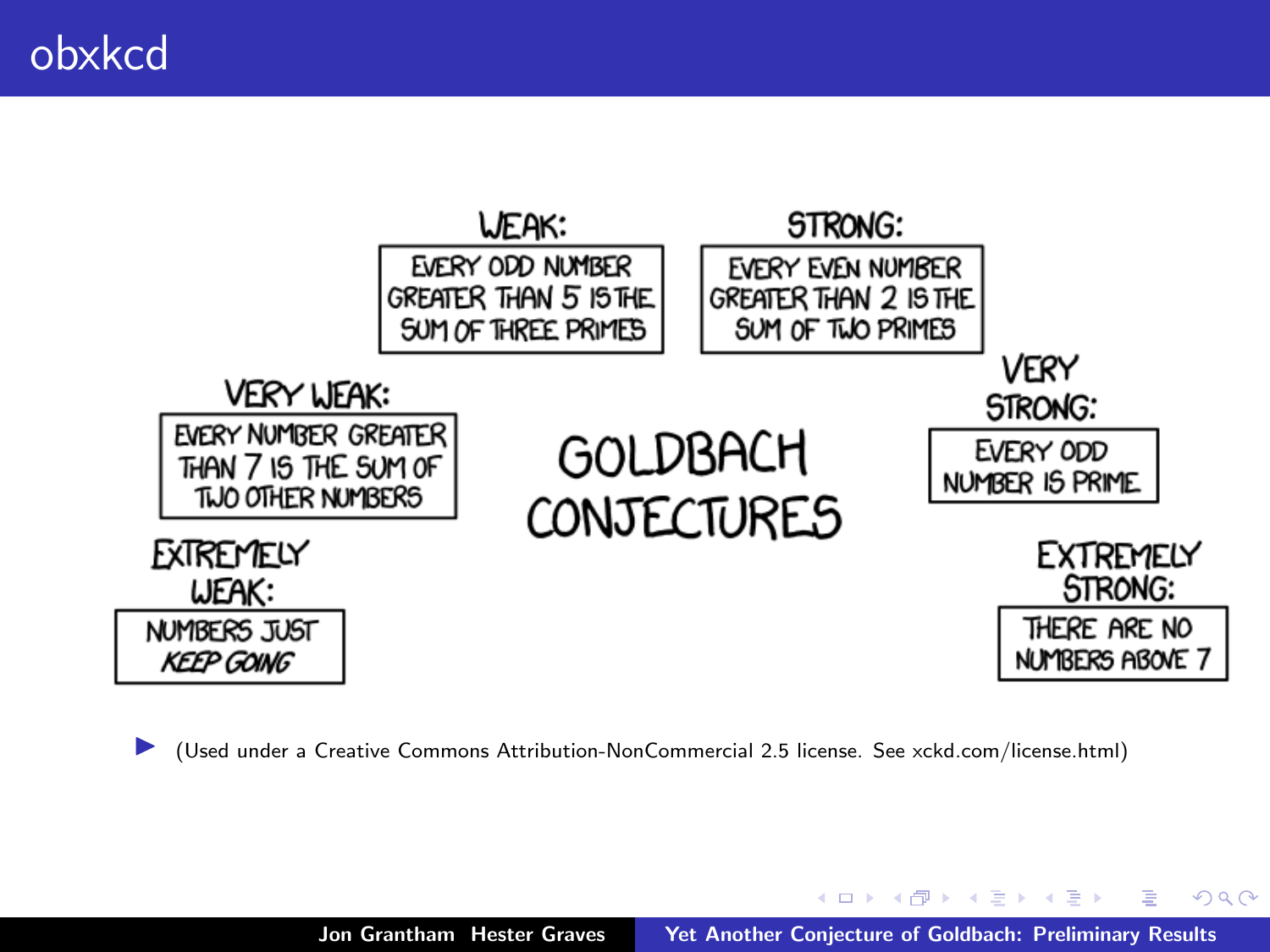$\blacktriangleright$  The first thing to observe is it would be useful to have a table of numbers of the form  $x^2 + 1$  to test these ideas.

**K 御 ▶ | K 唐 ▶ | K 唐**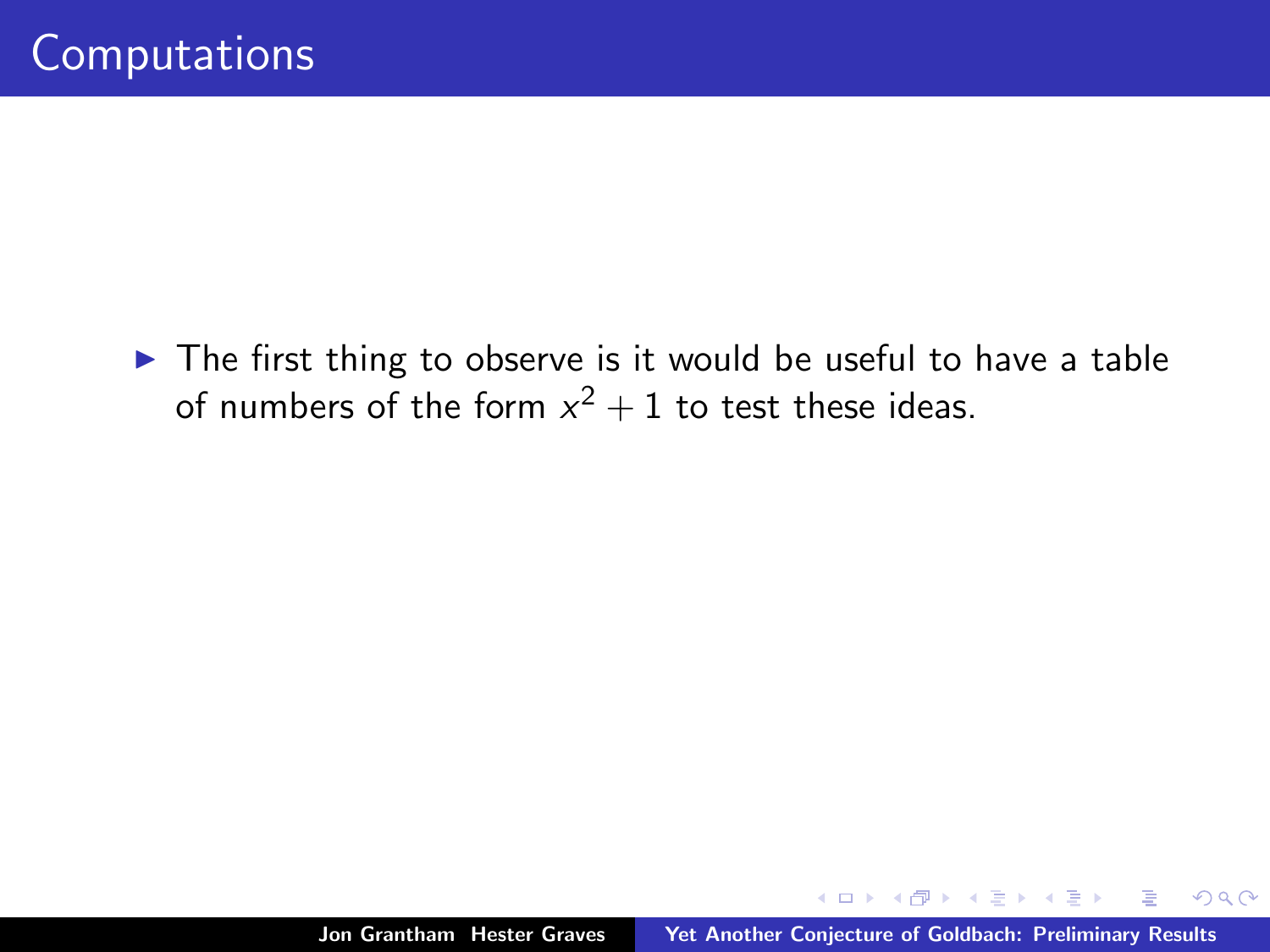- $\triangleright$  The first thing to observe is it would be useful to have a table of numbers of the form  $x^2 + 1$  to test these ideas.
- I noted that a table up to  $10^{25}$  had been computed by Wolf and Gerbicz (2010).
- $\blacktriangleright$  I said. "I can beat that."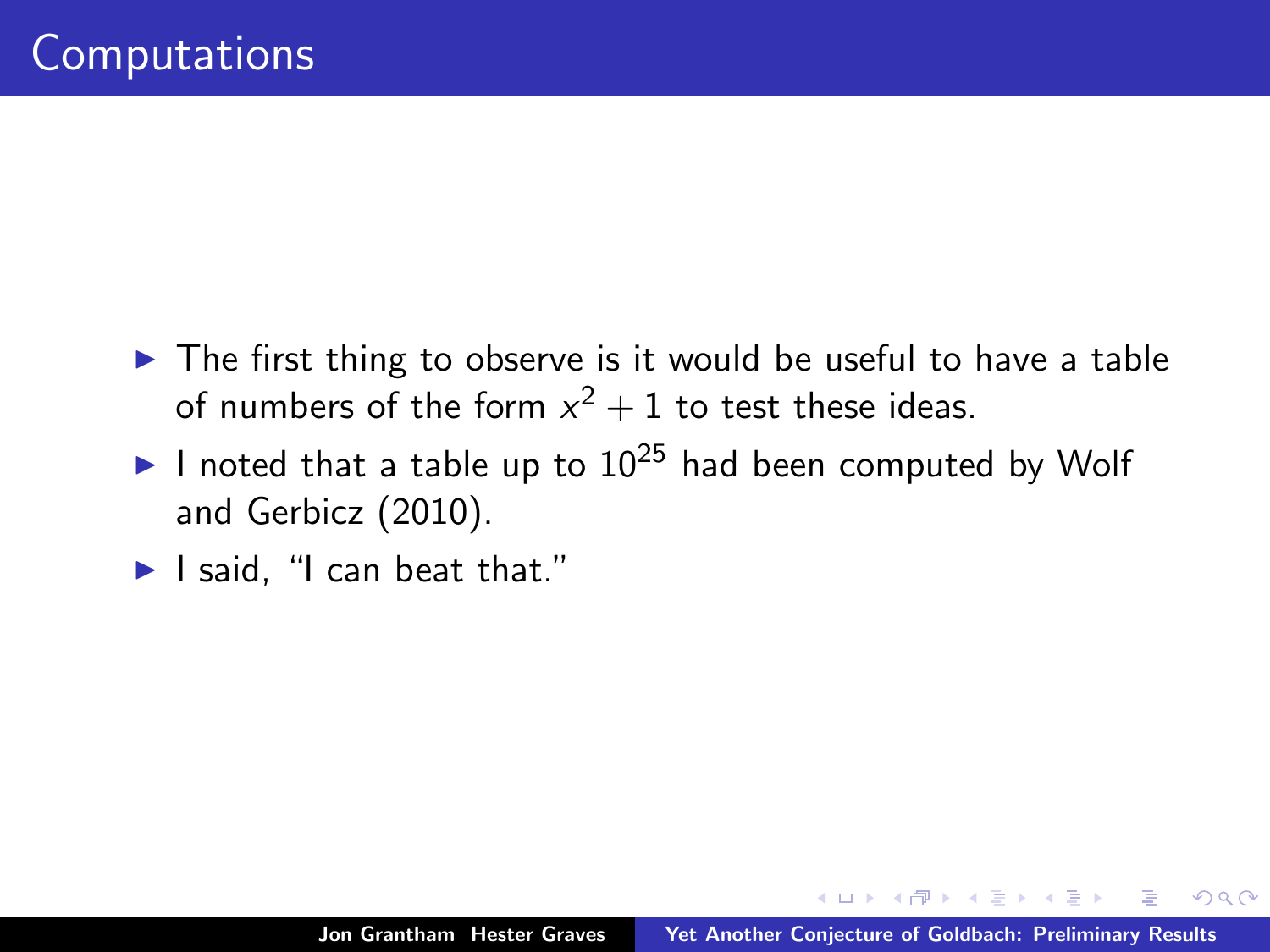- In Let  $\pi_q(x)$  be the number of primes of the form  $a^2 + 1$  up to x.
- $\blacksquare$   $\pi_a(10^{26})$  = 237542444180.
- $\mathcal{F}_{\pi_a}(10^{27}) = 722354138859.$
- $\mathcal{F}_{\pi_a}(10^{28}) = 2199894223892.$
- $\triangleright \pi_a(6.25 \times 10^{28}) = 5342656862803.$
- I talked about this at last September's PANTS, elsewhere in Tennessee.

へのへ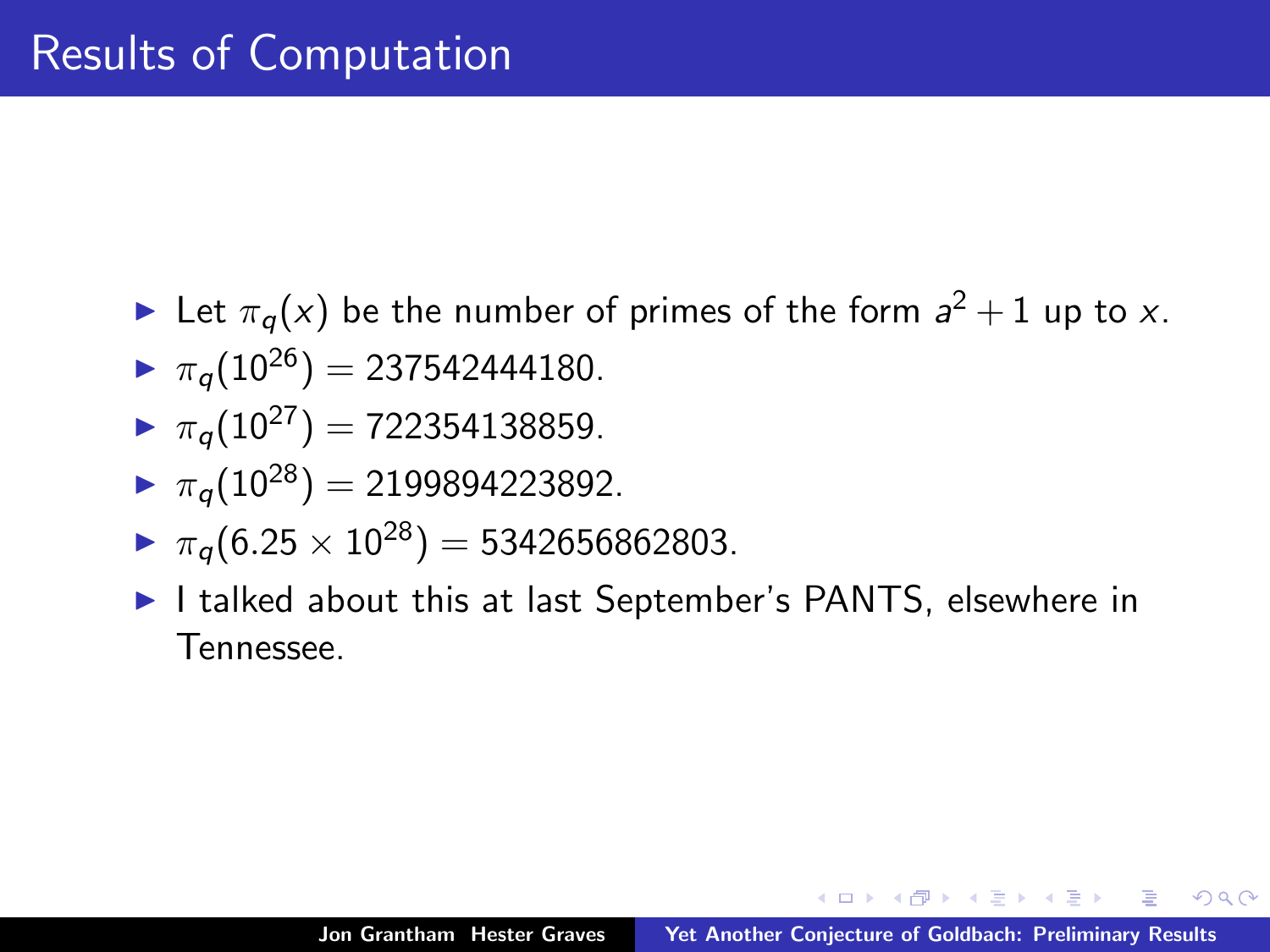$\blacktriangleright$  We have confirmed Goldbach's conjecture up to  $10^{28}$ . I.e. for a up to  $10^{14}$ .

 $\leftarrow$   $\Box$ 

AD - 4 E - 1

-4 E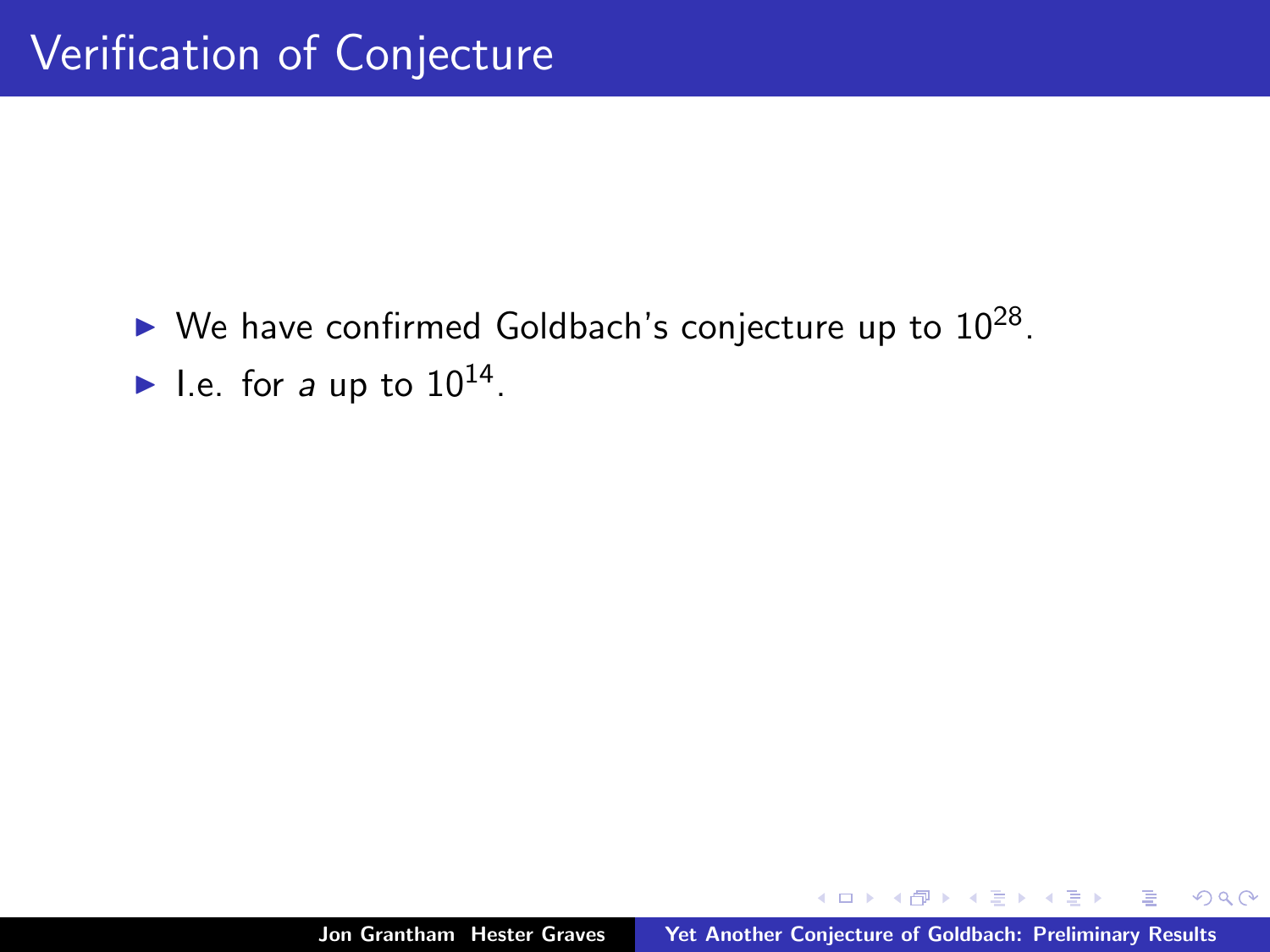- $\blacktriangleright$  We have confirmed Goldbach's conjecture up to  $10^{28}$ .
- I.e. for a up to  $10^{14}$ .
- $\blacktriangleright$  How do you confirm it, given this 30+ terabyte list?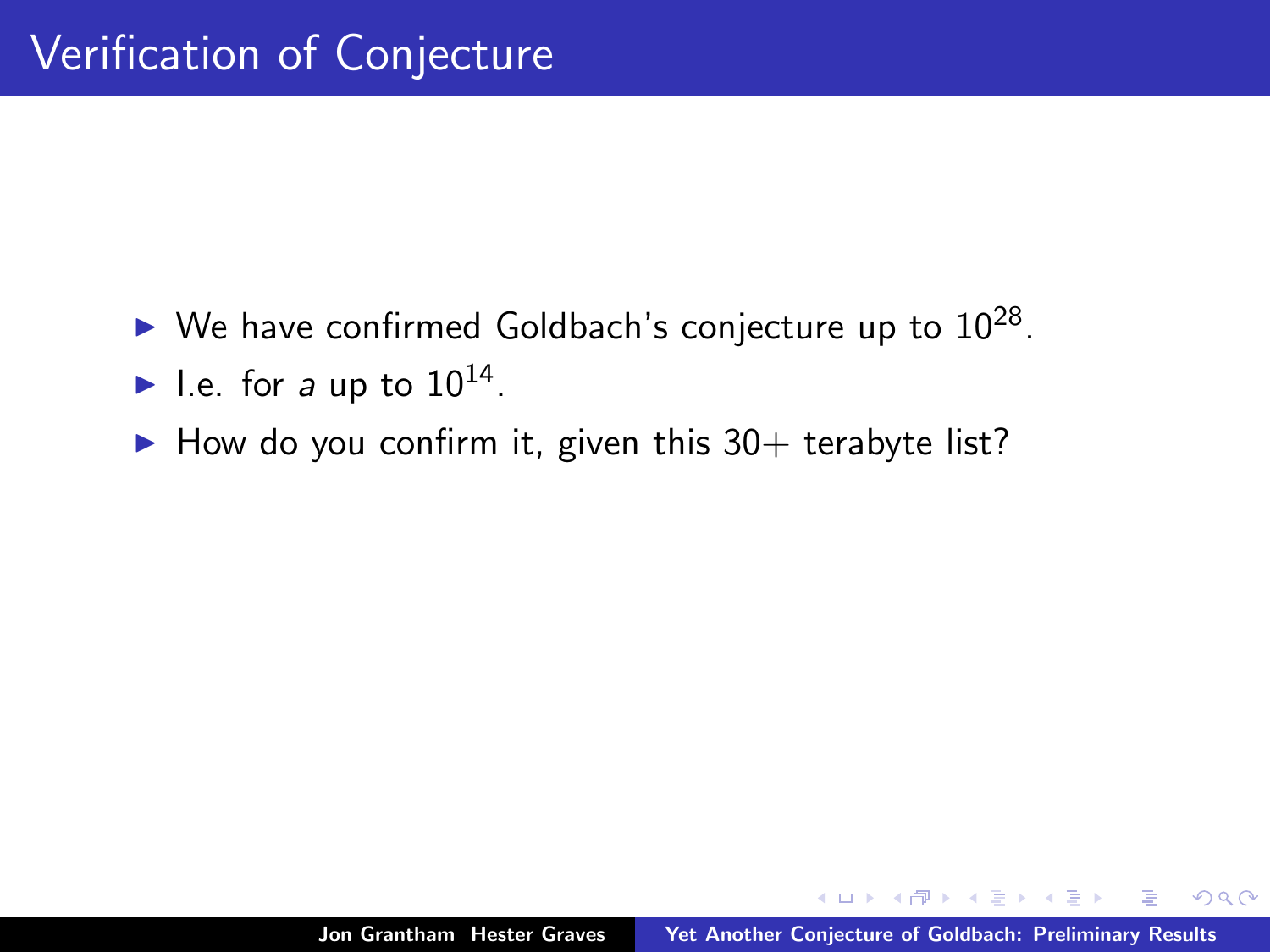- $\blacktriangleright$  We have confirmed Goldbach's conjecture up to  $10^{28}$ .
- I.e. for a up to  $10^{14}$ .
- $\blacktriangleright$  How do you confirm it, given this 30+ terabyte list?
- In Let  $a_n$  be the *n*th integer such that  $a_n^2 + 1$  is prime.
- ► Is  $a_n a_{n-1} = a_i$  for some *i*? How about  $a_n a_{n-2}$ ?
- $\blacktriangleright$  How far back do you have to go?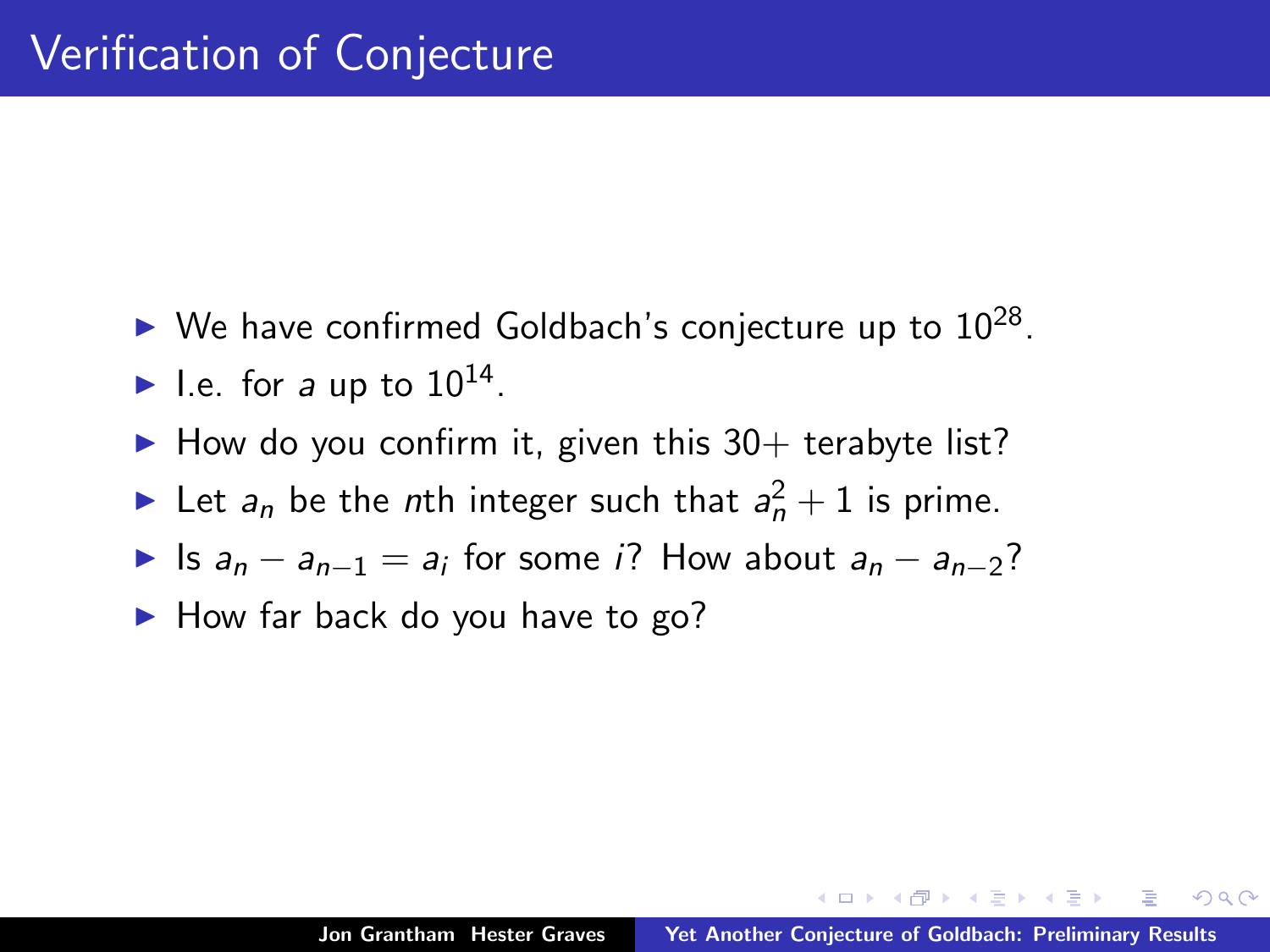## Large values of  $\overline{j(a_n)}$

- ► Let  $j(a_n)$  be the smallest value of *i* such that  $a_n a_{n-i} = a_k$ .
- $\blacktriangleright$  Let's look at champion values.

用 レイチャ

 $\left\{ \begin{array}{c} 1 \end{array} \right.$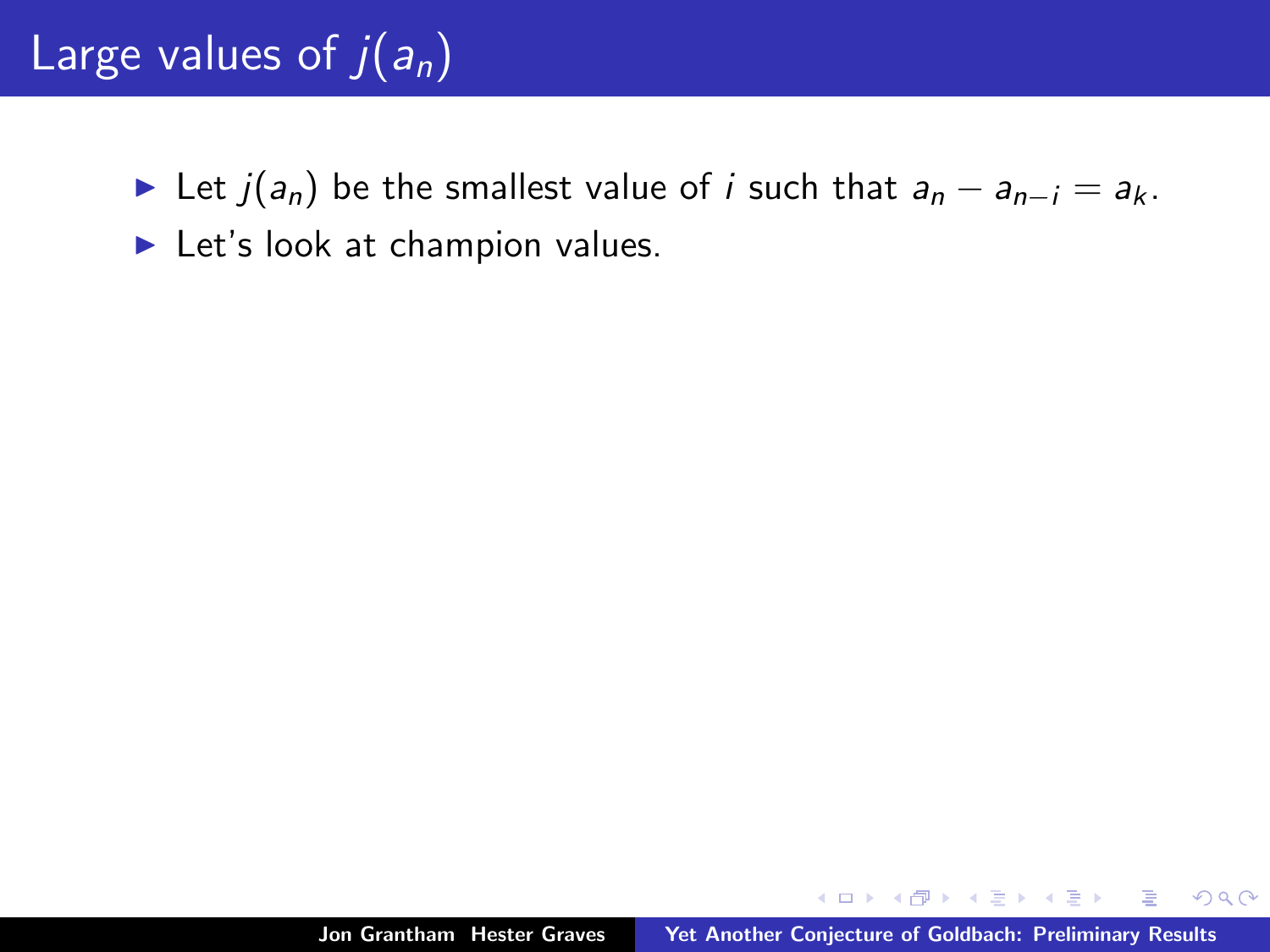#### Large values of  $\overline{j}(a_n)$

- ► Let  $j(a_n)$  be the smallest value of i such that  $a_n a_{n-i} = a_k$ .
- $\blacktriangleright$  Let's look at champion values.
- $\blacktriangleright$  j(74) = 3.
- $\blacktriangleright$  j(384) = 6.
- $\blacktriangleright$  j(860) = 7.
- $\blacktriangleright$  j(1614) = 10.
- $\blacktriangleright$  j(7304) = 12.
- $\blacktriangleright$  j(14774) = 14.
- $\blacktriangleright$  i(37884) = 17.
- $\blacktriangleright$   $i(103876) = 21.$
- $\blacktriangleright$  j(191674) = 23.
- $\blacktriangleright$  j(651524) = 24.

<span id="page-11-0"></span>つくい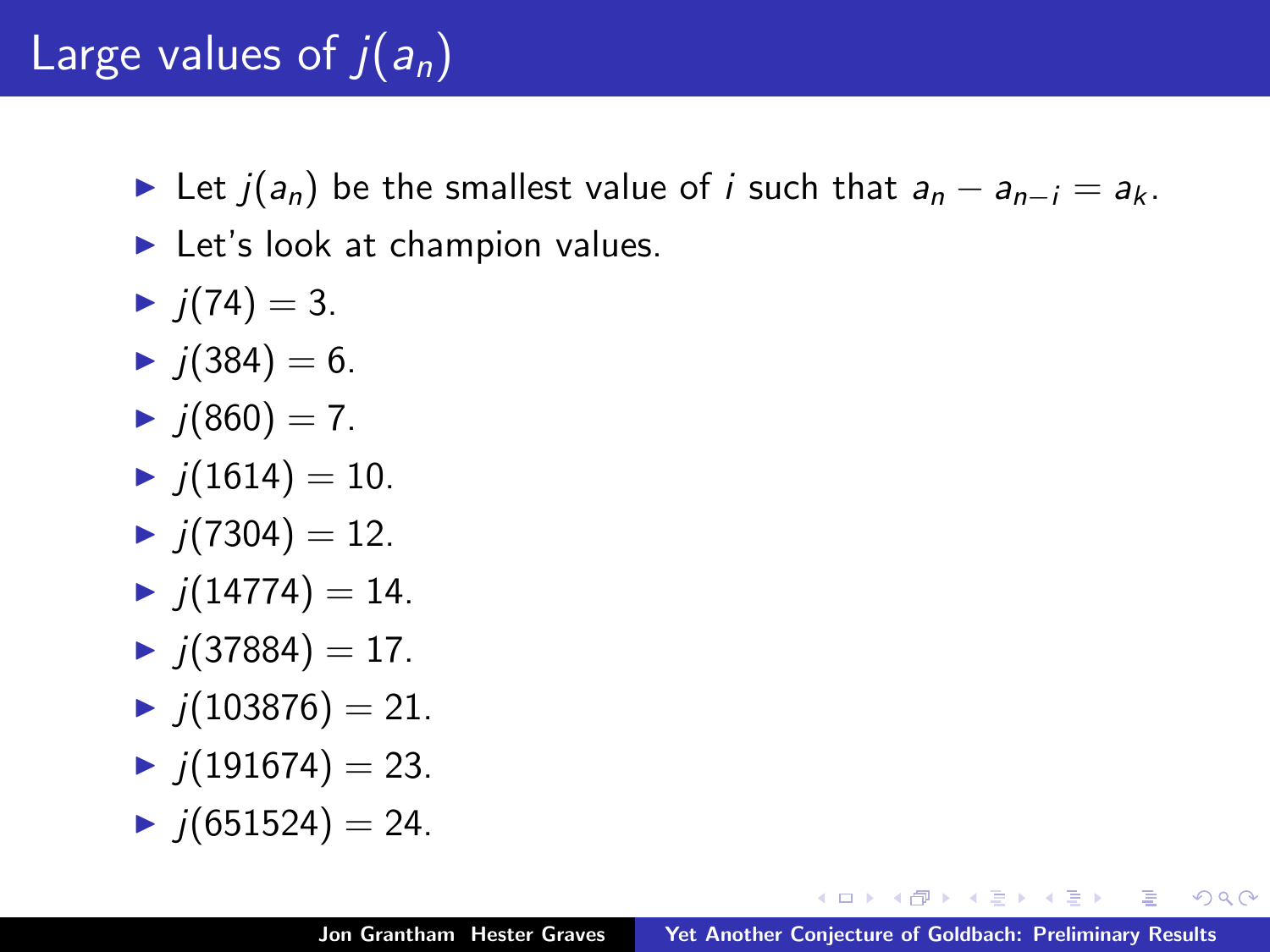# Even larger values of  $i(a_n)$

- $\blacktriangleright$  j(681474) = 26.
- $\blacktriangleright$   $i(1174484) = 38$ .
- $\blacktriangleright$  j(10564474) = 44.
- $\blacktriangleright$  j(19164094) = 48.
- $\blacktriangleright$  i(30294044) = 52.
- $\blacktriangleright$  j(279973066) = 56.
- $\blacktriangleright$  j(709924604) = 58.
- $\blacktriangleright$  j(2043908624) = 64.
- $\blacktriangleright$  j(2381625424) = 65.
- $\blacktriangleright$  j(4862417304) = 69.
- $\blacktriangleright$  j(8476270536) = 70.
- $\blacktriangleright$  j(10835743444) = 71.
- $\blacktriangleright$  j(58917940844) = 83.
- $\blacktriangleright$  j(88874251714) = 90.
- $\blacktriangleright$  j(109327832464) = 105.
- $\blacktriangleright$  j(2537400897706) = 125.

**≮ロト ⊀ 倒 ト ⊀ ヨ ト** 

<span id="page-12-0"></span>つへへ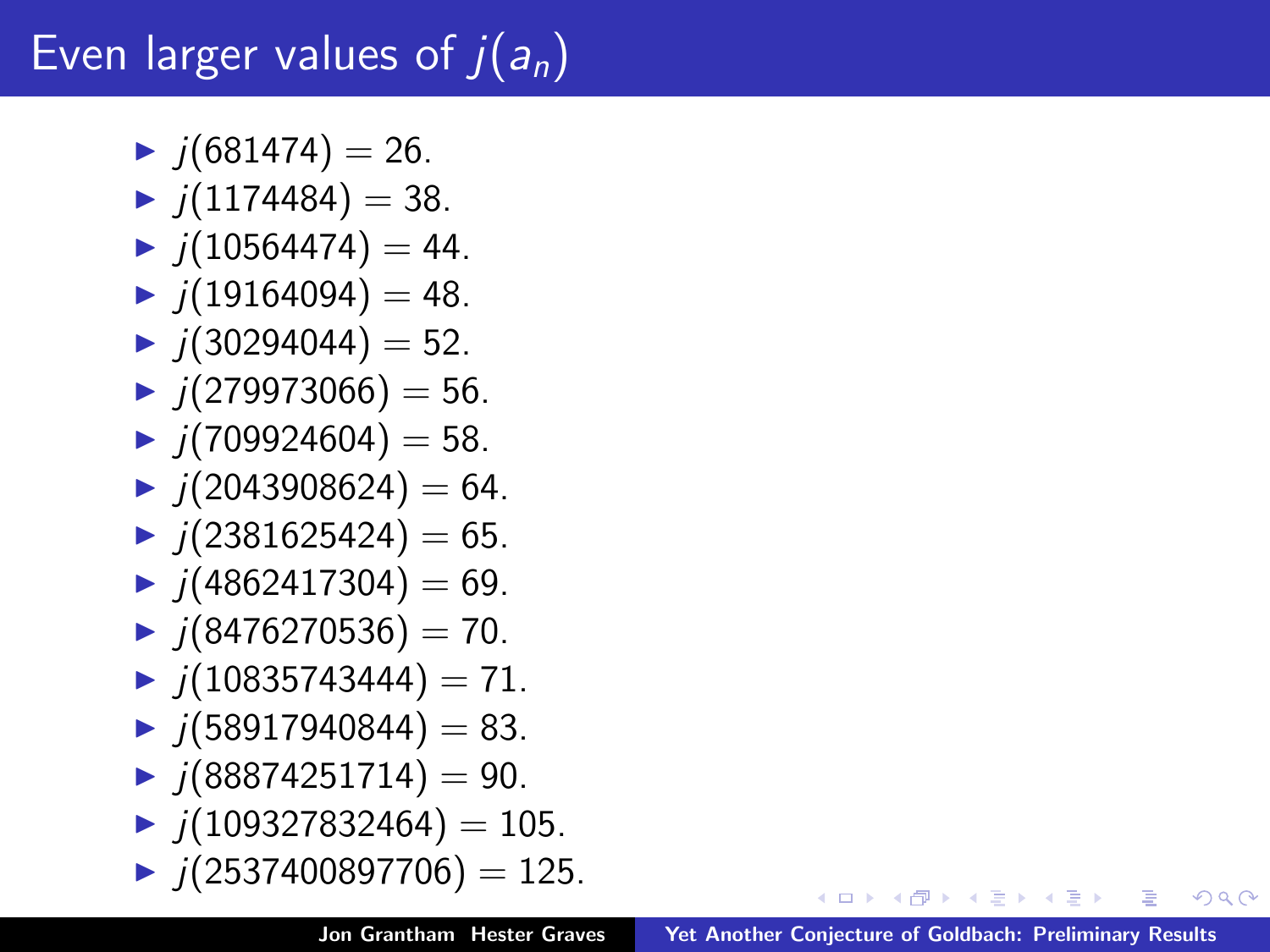# Even larger values of  $j(a_n)$

- $\blacktriangleright$  j(681474) = 26.
- $\blacktriangleright$   $i(1174484) = 38$ .
- $\blacktriangleright$  j(10564474) = 44.
- $\blacktriangleright$  j(19164094) = 48.
- $\blacktriangleright$  i(30294044) = 52.
- $\blacktriangleright$  j(279973066) = 56.
- $\blacktriangleright$  j(709924604) = 58.
- $\blacktriangleright$  j(2043908624) = 64.
- $\blacktriangleright$  j(2381625424) = 65.
- $\blacktriangleright$  j(4862417304) = 69.
- $\blacktriangleright$  j(8476270536) = 70.
- $\blacktriangleright$  j(10835743444) = 71.
- $\blacktriangleright$  j(58917940844) = 83.
- $\blacktriangleright$  j(88874251714) = 90.
- $\blacktriangleright$  j(109327832464) = 105.
- $\blacktriangleright$  j(2[53](#page-12-0)[74](#page-14-0)[0](#page-12-0)0[8](#page-13-0)[9](#page-14-0)[77](#page-0-0)[06](#page-21-0)) = 125.≈ 4.376 log(2537400897706[\).](#page-0-0)

<span id="page-13-0"></span>へのへ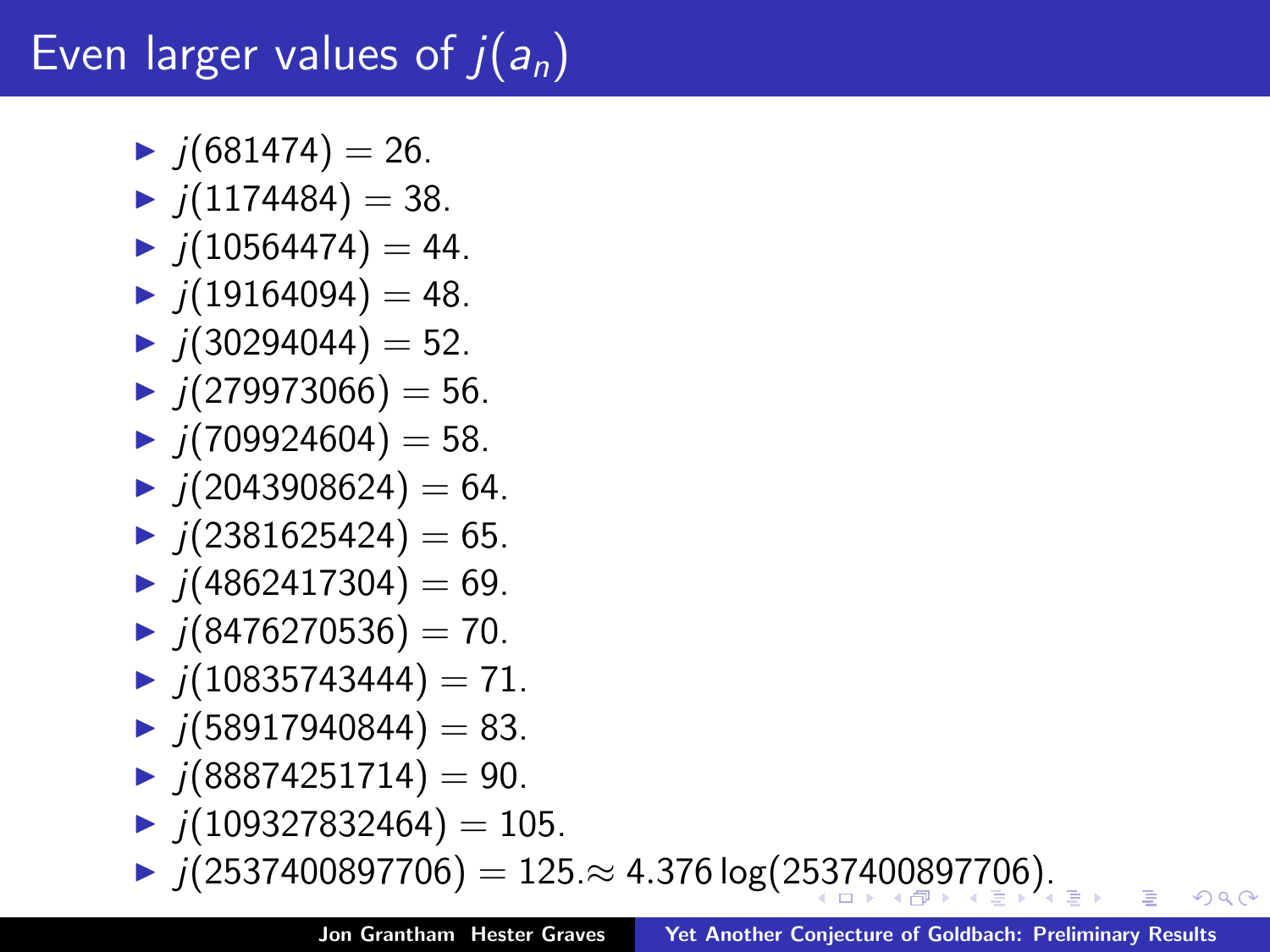- $\triangleright$  There are few unconditional results about primes of a special form.
- $\triangleright$  So let's assume a well-known conjecture.

 $\leftarrow$  m.

<span id="page-14-0"></span>K 御 ▶ K 唐 ▶ K 唐 ▶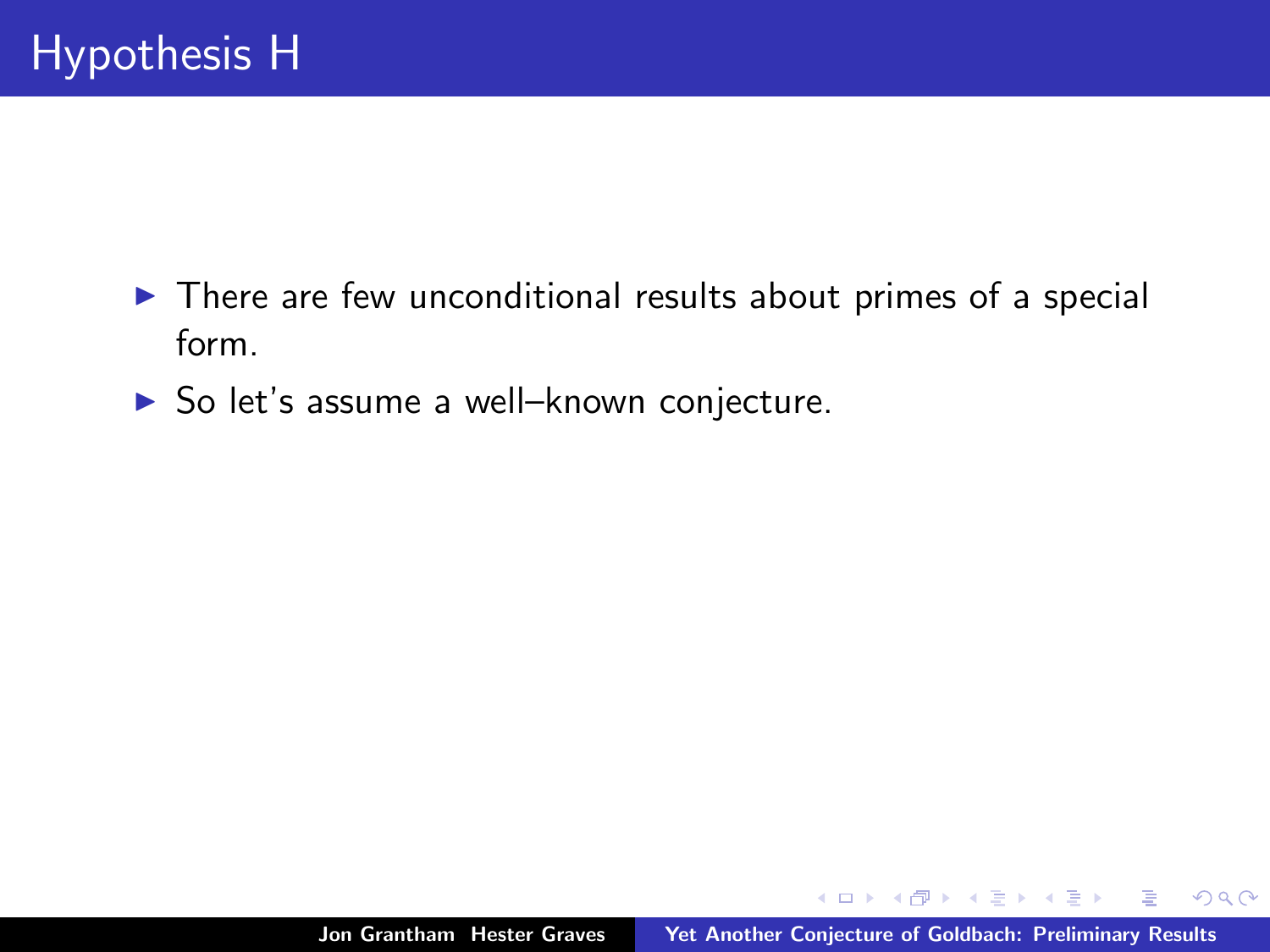- $\triangleright$  There are few unconditional results about primes of a special form.
- $\triangleright$  So let's assume a well–known conjecture.
- $\triangleright$  Schinzel's Hypothesis H (1958):
- $\blacktriangleright$  Take a set of polynomials  $f_i(x)$  such that there is no p for which  $\prod f_i(a) \equiv 0$  for all  $a \in \mathbb{F}_p$ .
- $\triangleright$  The polynomials are simultaneously prime for infinitely many values of x.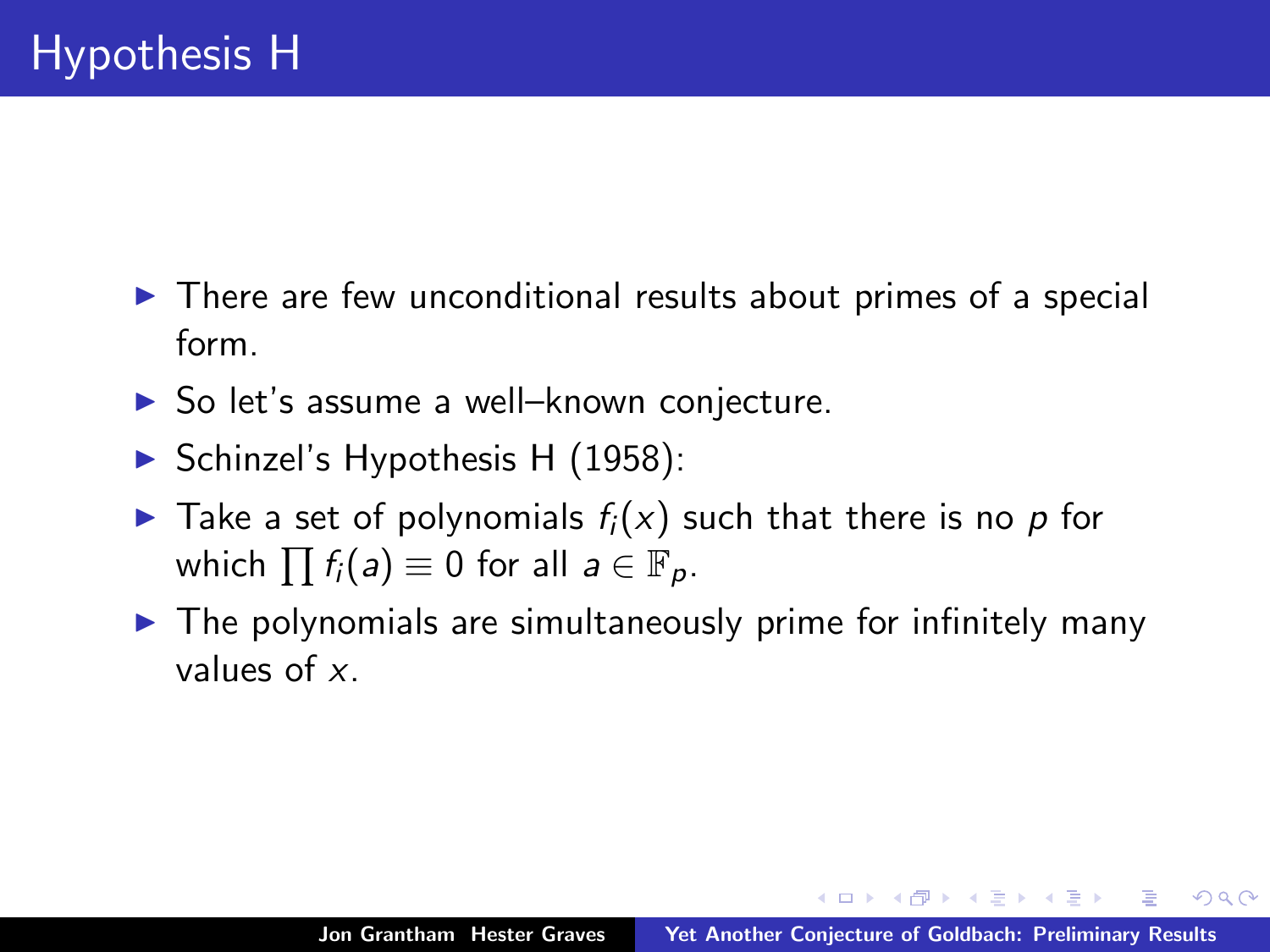## How often is  $j(a_n) > 1$ ?

- In Let  $f_1(y) = (65y + 9)^2 + 1$  and  $f_2(y) = (65y + 1)^2 + 1$ .
- Both will be prime simultaneously infinitely often, assuming Hypothesis H.
- But will they be **consecutive** primes of the form  $x^2 + 1$ ?

 $\left\{ \frac{1}{2} \right\}$  ,  $\left\{ \frac{1}{2} \right\}$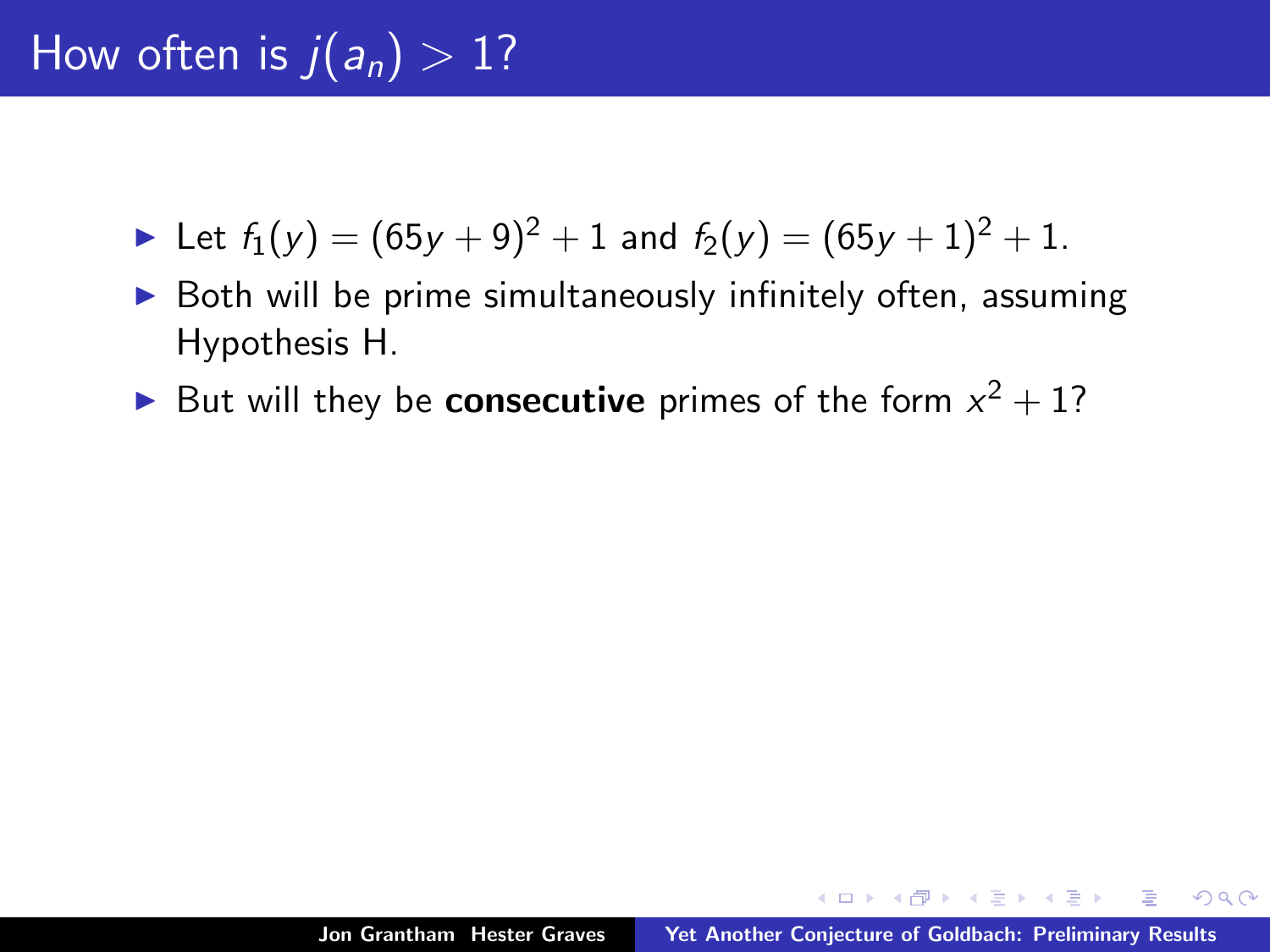- In Let  $f_1(y) = (65y + 9)^2 + 1$  and  $f_2(y) = (65y + 1)^2 + 1$ .
- $\triangleright$  Both will be prime simultaneously infinitely often, assuming Hypothesis H.
- But will they be **consecutive** primes of the form  $x^2 + 1$ ?
- <sup>I</sup> Yes!
- $(65y + 3)^2 + 1 \equiv 0 \mod 5$ .
- $\blacktriangleright$   $(65y + 5)^2 + 1 \equiv 0 \mod 13$ .
- $(65y + 7)^2 + 1 \equiv 0 \mod 5$ .

 $\left\{ \frac{1}{2} \right\}$  ,  $\left\{ \frac{1}{2} \right\}$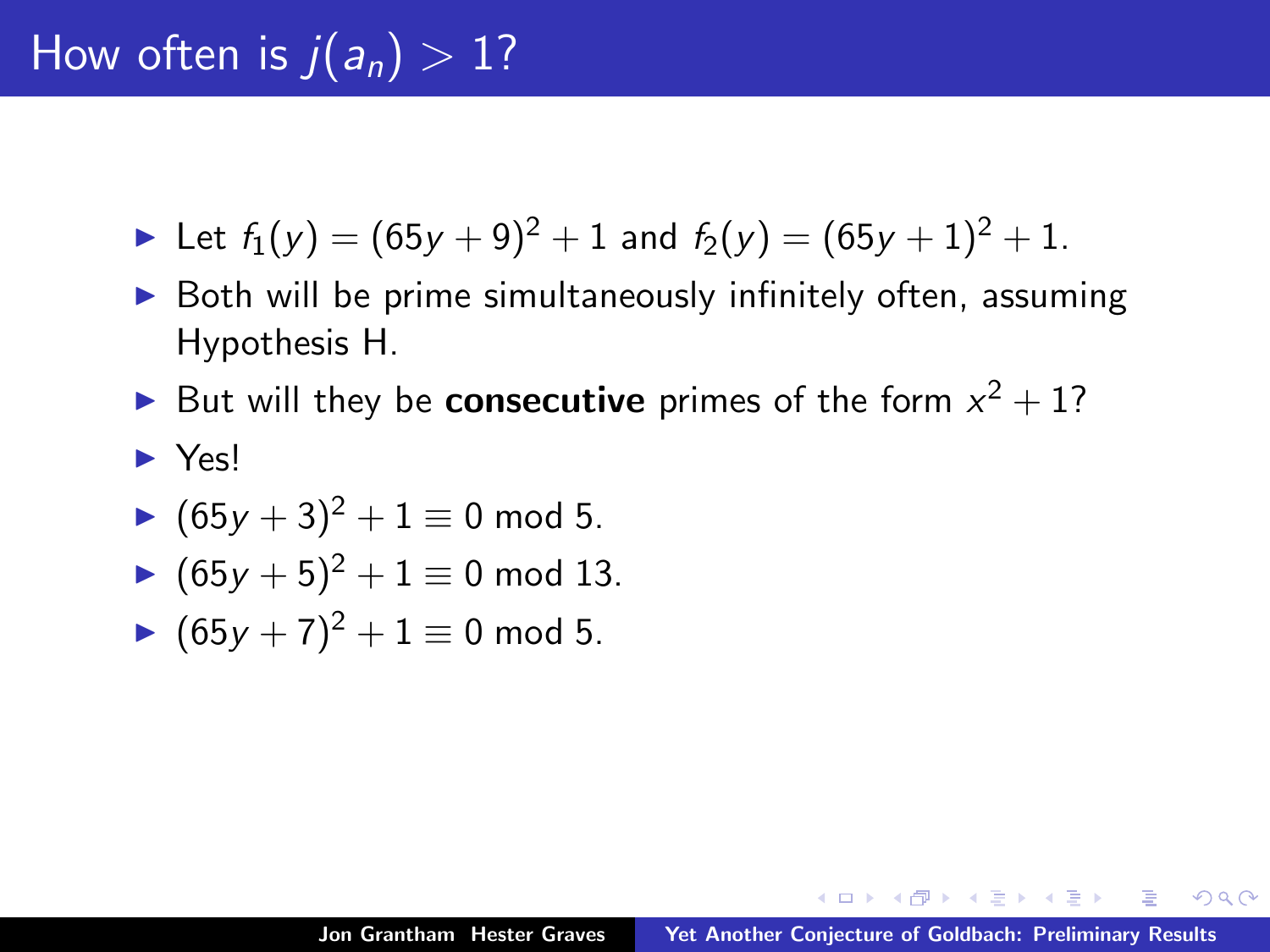- In Let  $f_1(y) = (65y + 9)^2 + 1$  and  $f_2(y) = (65y + 1)^2 + 1$ .
- Both will be prime simultaneously infinitely often, assuming Hypothesis H.
- But will they be **consecutive** primes of the form  $x^2 + 1$ ?
- <sup>I</sup> Yes!
- $(65y + 3)^2 + 1 \equiv 0 \mod 5$ .
- $\blacktriangleright$   $(65y + 5)^2 + 1 \equiv 0 \mod 13$ .
- $\blacktriangleright$  (65y + 7)<sup>2</sup> + 1 ≡ 0 mod 5.
- Any such  $f_1(x) f_2(x) = 8 \notin A$ .
- $\triangleright$  So  $i(a_n) > 1$  infinitely often.

 $AB + AB + BC$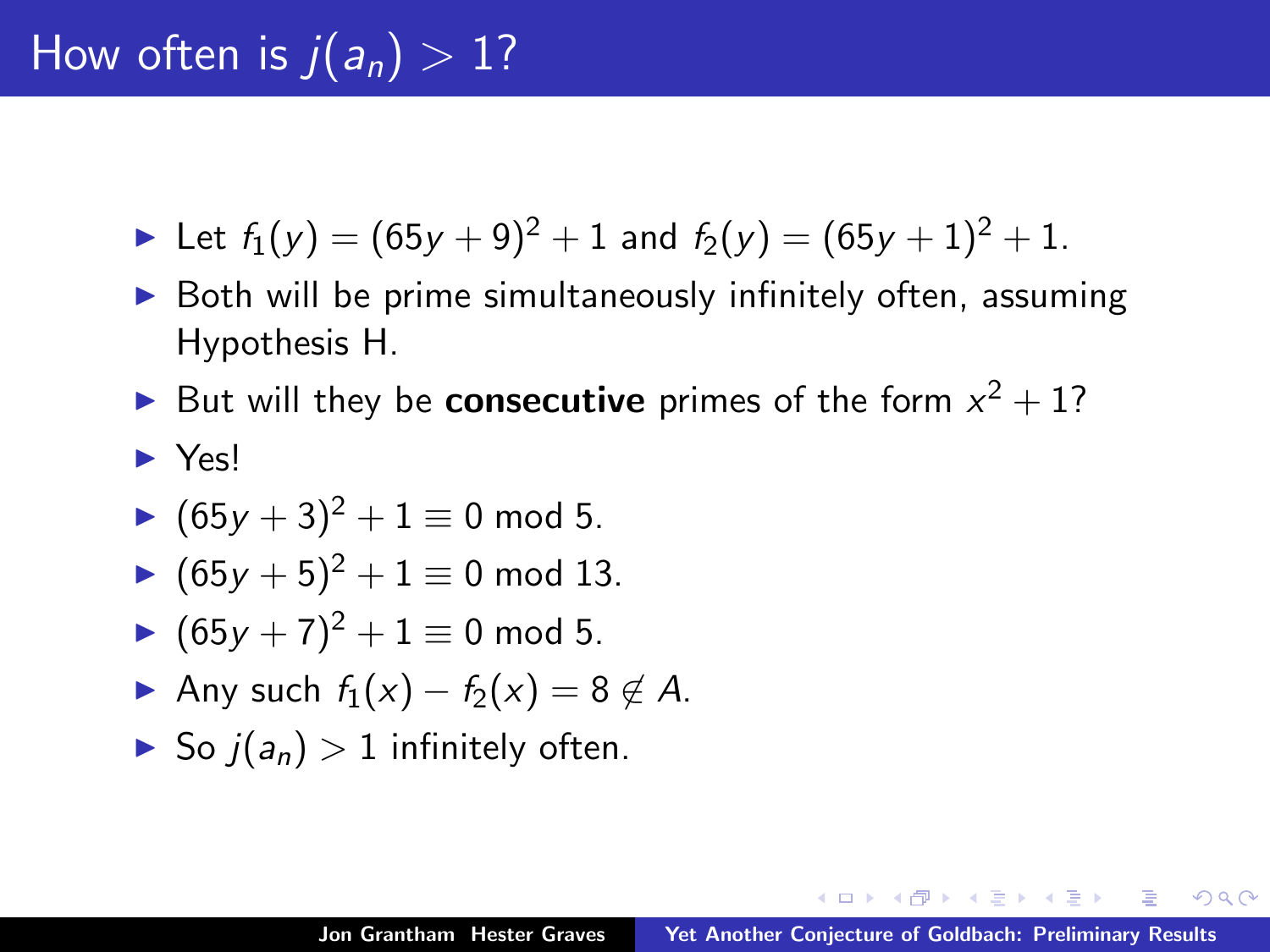- $\triangleright$  Assuming Hypothesis H, a more complicated version of this argument gives lim sup $_{n\rightarrow\infty}$   $j(a_n) = \infty$ .
- It is easy to form the polynomials, but mildly tricky to ensure that the polynomials aren't identically zero for some p.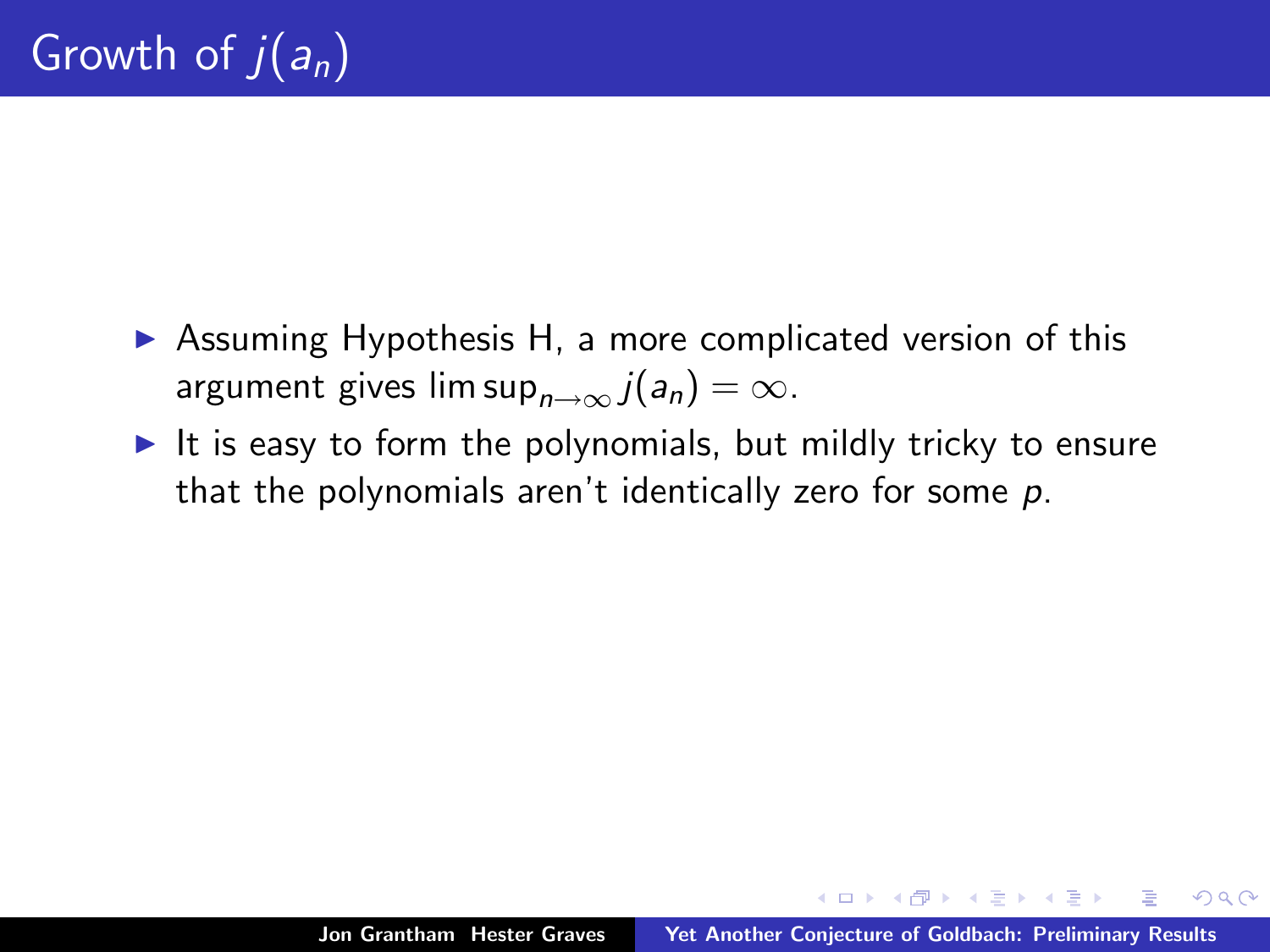- $\triangleright$  Assuming Hypothesis H, a more complicated version of this argument gives lim sup $_{n\rightarrow\infty}$   $j(a_n) = \infty$ .
- It is easy to form the polynomials, but mildly tricky to ensure that the polynomials aren't identically zero for some  $p$ .
- $\triangleright$  A less complicated version of this argument gives  $\liminf_{n\to\infty}$   $i(a_n)=1$ .

K 御 ▶ K 唐 ▶ K 唐 ▶